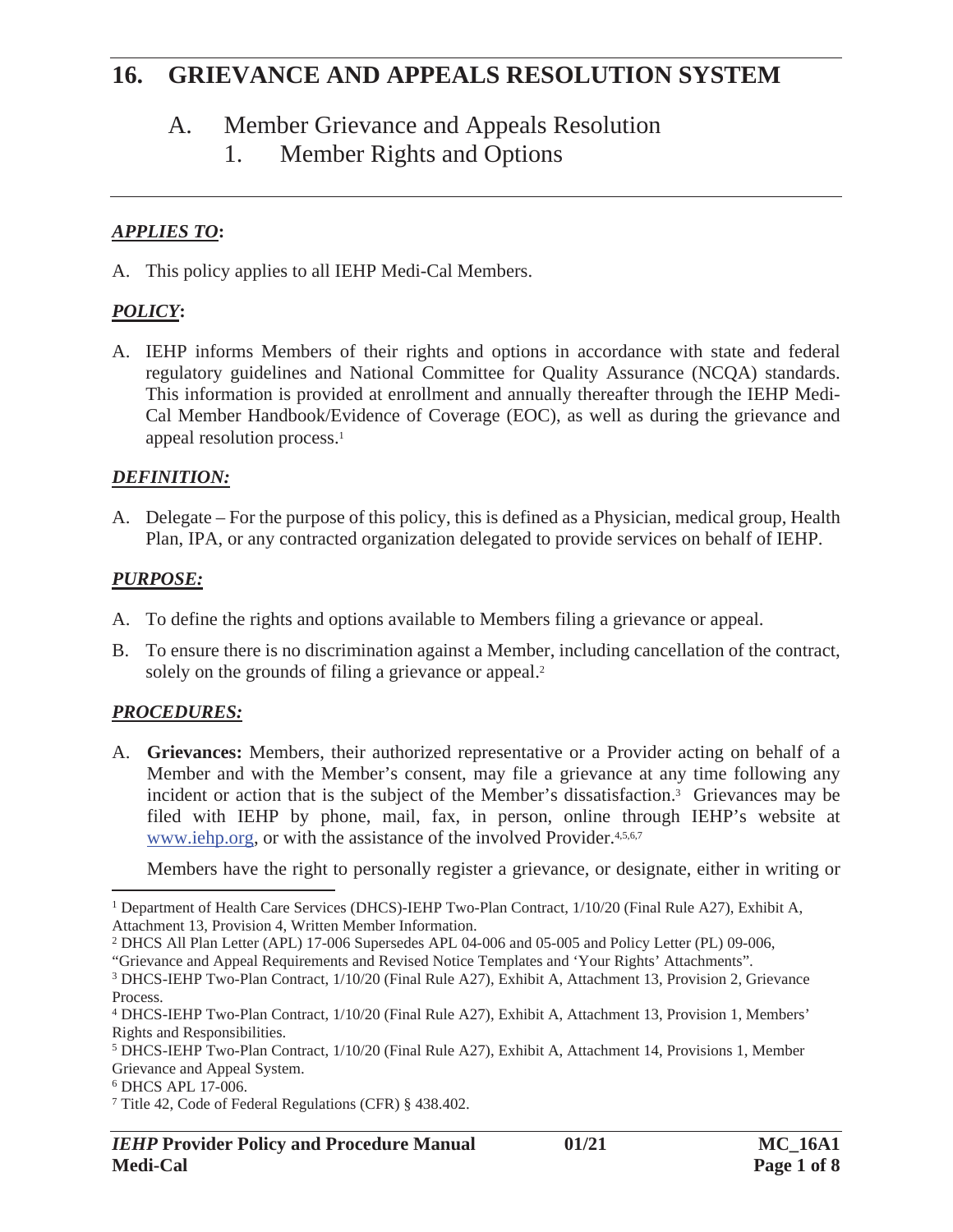### A. Member Grievance and Appeals Resolution

1. Member Rights and Options

verbally that a relative, a representative, Practitioner, Provider or attorney will represent them during the grievance process. In addition, if the Member is a minor, or is incompetent or incapacitated, a grievance may be registered on behalf of the Member by the parent, guardian, conservator, relative, or other designee of the Member, as appropriate. IEHP recognizes the term "relative" to include a parent, stepparent, spouse, adult son or daughter, grandparent, brother, sister, uncle, or aunt of the Member.8 Please see Policy 16A1, "Member Grievance Resolution Process" for more information.

- B. **Appeals:** Members, their authorized representative or a Provider acting on behalf of a Member and with Member's written consent, have up to sixty (60) calendar days from the date on the Notice of Adverse Benefit Determination (NABD) to file an appeal with IEHP either orally or in writing.<sup>9,10</sup> Members have the right to request continuation of benefits during an appeal.11 Please see Policy 16A2, "Member Appeals Resolution Process" for more information.
- C. **Confidentiality:** Members have the right to confidentiality of medical information.12 Members have the right to file a grievance with the IEHP Chief Compliance Officer, the California Department of Health Care Services (DHCS) Privacy Officer, or the Department of Health and Human Services (DHHS) Office of Civil Rights if the Member believes their right to confidentiality has been violated (HIPAA violation). This information is contained in the IEHP Notice of Privacy Practices.
- D. **Submission of Additional Information:** Members have the right to submit written comments, documents or other information relating to their grievance.13 This information is relayed to the Member during the triage of the grievance by IEHP and in writing through the denial-related grievance (appeal) acknowledgment letter.
- E. **Discrimination:** All Members have the right to receive access to all covered services without restriction based on race, color, ethnicity, ethnic group identification, national origin, ancestry, language, religion, sex, age, mental or physical disability or medical condition, gender, gender identity, sexual orientation, claims experience, medical history, evidence of insurability (including conditions arising out of acts of domestic violence), genetic

<sup>8</sup> Knox-Keene Health Care Service Plan Act of 1975, § 1368.

<sup>9</sup> DHCS APL 17-006.

<sup>10 42</sup> CFR § 438.402.

<sup>&</sup>lt;sup>11</sup> National Committee for Quality Assurance (NCQA), 2020 Health Plan Standards and Guidelines, UM 8, Element A, Factor 16.

<sup>12</sup> DHCS-IEHP Two-Plan Contract, 1/10/20 (Final Rule A27), Exhibit A, Attachment 13, Provision 1, Members' Rights and Responsibilities.

<sup>13</sup> NCQA, 2020 HP Standards and Guidelines, UM 8, Element A, Factor 4.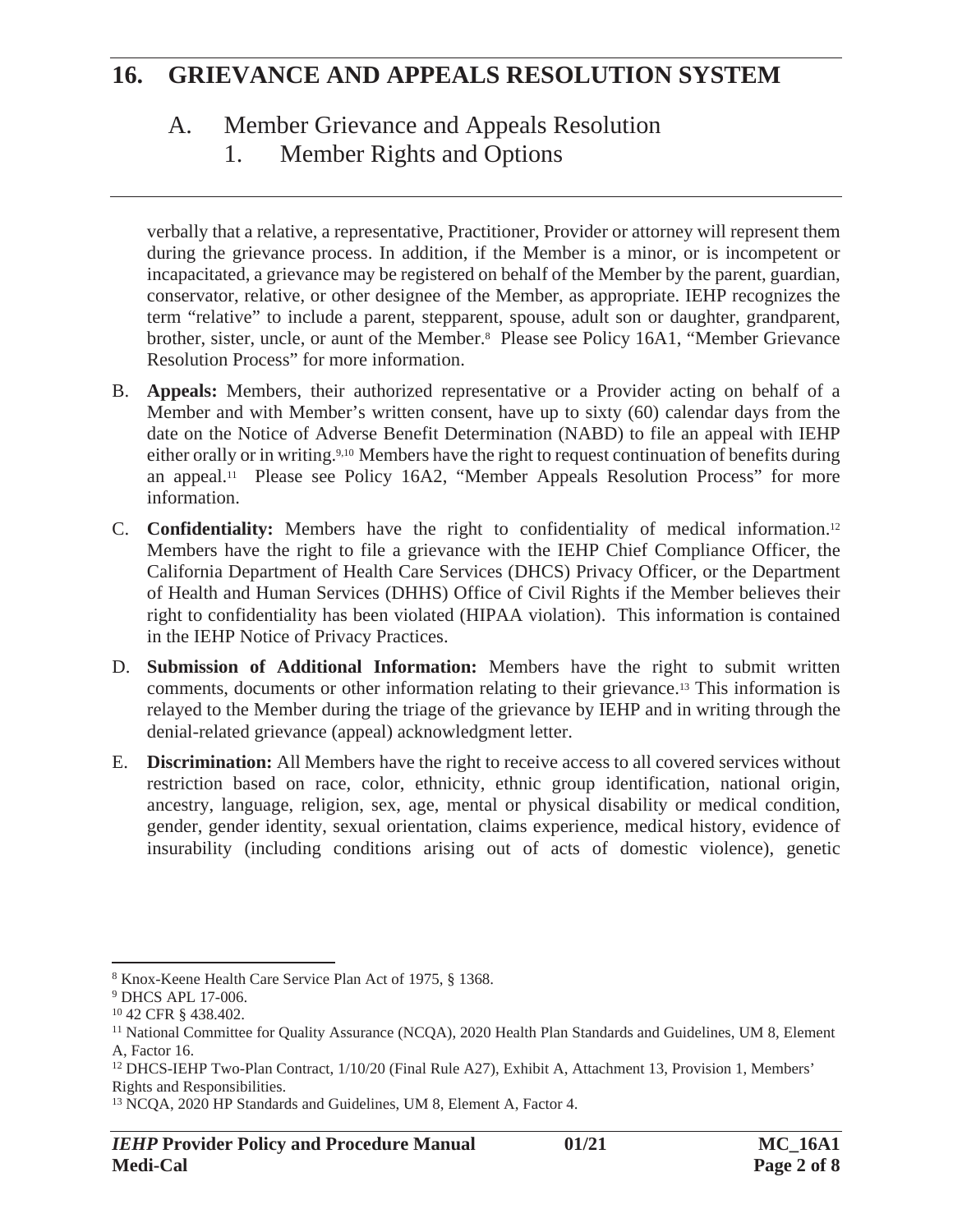## A. Member Grievance and Appeals Resolution

1. Member Rights and Options

information, marital status, or source of payment. 14,15,16,17,18 IEHP also assures that there is no discrimination against a Member on the grounds that the complainant filed a grievance.<sup>19,20</sup>

Any grievance alleging discrimination against the Member must be filed by email, fax to (909) 890-5748, phone, web, or in person to IEHP immediately. Discrimination grievances are resolved in accordance with the Section 1557 of the Affordable Care Act (ACA). All substantiated cases alleging discrimination against Members or eligible beneficiaries are forwarded to DHCS for review.21 Please see Policy 9H3, "Cultural and Linguistic Services – Non-Discrimination."

- F. **Change of Provider:** Members have the right to request a change of their Primary Care Provider (PCP) at any time.<sup>22</sup>
- G. **Right to Disenroll:** Members have the right to disenroll from IEHP at any time without giving a reason.23
- H. **Linguistic Needs:** IEHP Members have the right to file a grievance if their linguistic needs are not met when seeking medical care. 24
- I. **Request for Assistance:** Members have the right to contact DMHC for assistance and/or to request an Independent Medical Review (IMR).
- J. Members are informed of the following rights and options during the Appeals Resolution Process:25
	- 1. The Medi-Cal Fair Hearing
		- a. Medi-Cal Members, their authorized representative or a Provider acting on behalf of the Members and with the Member's written consent, or representative of a deceased Member's estate have the right to request a Medi-Cal Fair Hearing orally or in writing after IEHP completes review of appeal and issues a Notice of Appeal Resolution

<sup>14 42</sup> CFR § 422.110(a).

<sup>15 45</sup> CFR Part 92.

<sup>16</sup> California Welfare and Institutions Code (Welf. & Inst. Code) § 14029.91.

<sup>17</sup> CA Government Code (Gov. Code) § 11135(a).

<sup>18</sup> DHCS-IEHP Two-Plan Contract, 1/10/20 (Final Rule A27), Exhibit E, Attachment 2, Provision 28,

Discrimination Prohibition.

<sup>19</sup> DHCS APL 17-006.

<sup>20</sup> Title 28, California Code of Regulations (CCR) § 1300.68(b)(8).

<sup>21</sup> DHCS-IEHP Two-Plan Contract, 1/10/20 (Final Rule A27), Exhibit E, Attachment 2, Provision 28, Discrimination Prohibitions.

<sup>22</sup> DHCS-IEHP Two-Plan Contract, 1/10/20 (Final Rule A27), Exhibit A, Attachment 13, Provision 1, Members' Rights and Responsibilities

 $23$  Ibid.

<sup>24</sup> DHCS PL 99-03, "Linguistic Services".

<sup>25</sup> NCQA, 2020 HP Standards and Guidelines, UM 8, Element A, Factor 10.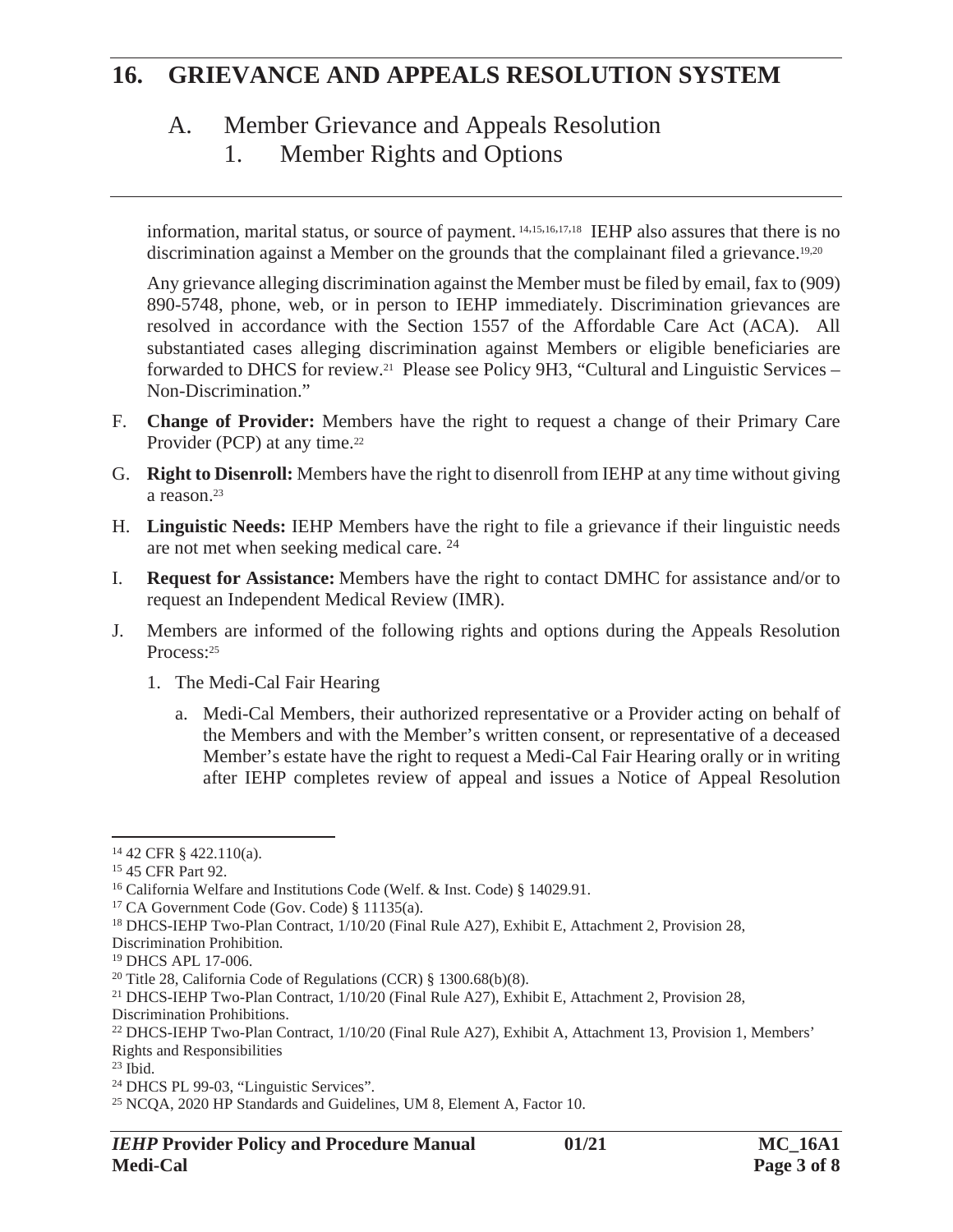#### A. Member Grievance and Appeals Resolution

1. Member Rights and Options

(NAR).26,27,28

- c. Medi-Cal Members have the right to continued medical assistance and benefits, including continuation of services previously authorized, pending a Fair Hearing decision if the Member appeals in writing to the Department of Health Care Services for a hearing:
	- 1) within ten (10) calendar days of the mailing or personal delivery of the NAR to reduce or terminate authorization for a medical service; or
	- 2) before the effective date of action.
- 2. The Right to Contact DMHC
	- a. The following statement is included in all Member grievance correspondence:29

"If you want an IMR, you must ask for one within one hundred-eighty (180) calendar days from the date of this "Notice of Appeal Resolution" letter. The paragraph below will provide you with information on how to request an IMR. Note that the term "grievance" is talking about both "complaints" and "appeals."

The California Department of Managed Health Care is responsible for regulating health care service plans. If you have a grievance against your health plan, you should first telephone your health plan at **1-800-440-4347** or **TTY 1-800-718-4347** and use your health plan's grievance process before contacting the Department. Utilizing this grievance procedure does not prohibit any potential legal rights or remedies that may be available to you. If you need help with a grievance involving an emergency, a grievance that has not been satisfactorily resolved by your health plan, or a grievance that has remained unresolved for more than thirty (30) calendar days, you may call the Department for assistance. You may also be eligible for an Independent Medical Review (IMR). If you are eligible for an IMR, the IMR process will provide an impartial review of medical decisions made by a health plan related to the medical necessity of a proposed service or treatment, coverage decisions for treatments that are experimental or investigational in nature and payment disputes for emergency or urgent medical services. The Department also has a toll-free telephone number **(1- 888-HMO-2219)** and a TDD line **(1-877-688-9891)** for the hearing and speech impaired. The Department's Internet Website **(http://www.hmohelp.ca.gov)** has complaint forms, IMR application forms, and instructions online."

b. DMHC may require Members to participate in IEHP's Grievance Resolution Process for up to thirty (30) calendar days prior to pursuing a grievance with DMHC, unless it

<sup>26</sup> DHCS-IEHP Two-Plan Contract, 1/10/20 (Final Rule A27), Exhibit A, Attachment 14, Provision 7, State Fair Hearings and Independent Medical Reviews.

<sup>27</sup> DHCS-IEHP Two-Plan Contract, 1/10/20 (Final Rule A27), Exhibit A, Attachment 16, Provision 3, Disenrollment 28 DHCS APL 17-006.

<sup>29</sup> KKA, § 1368.02(b).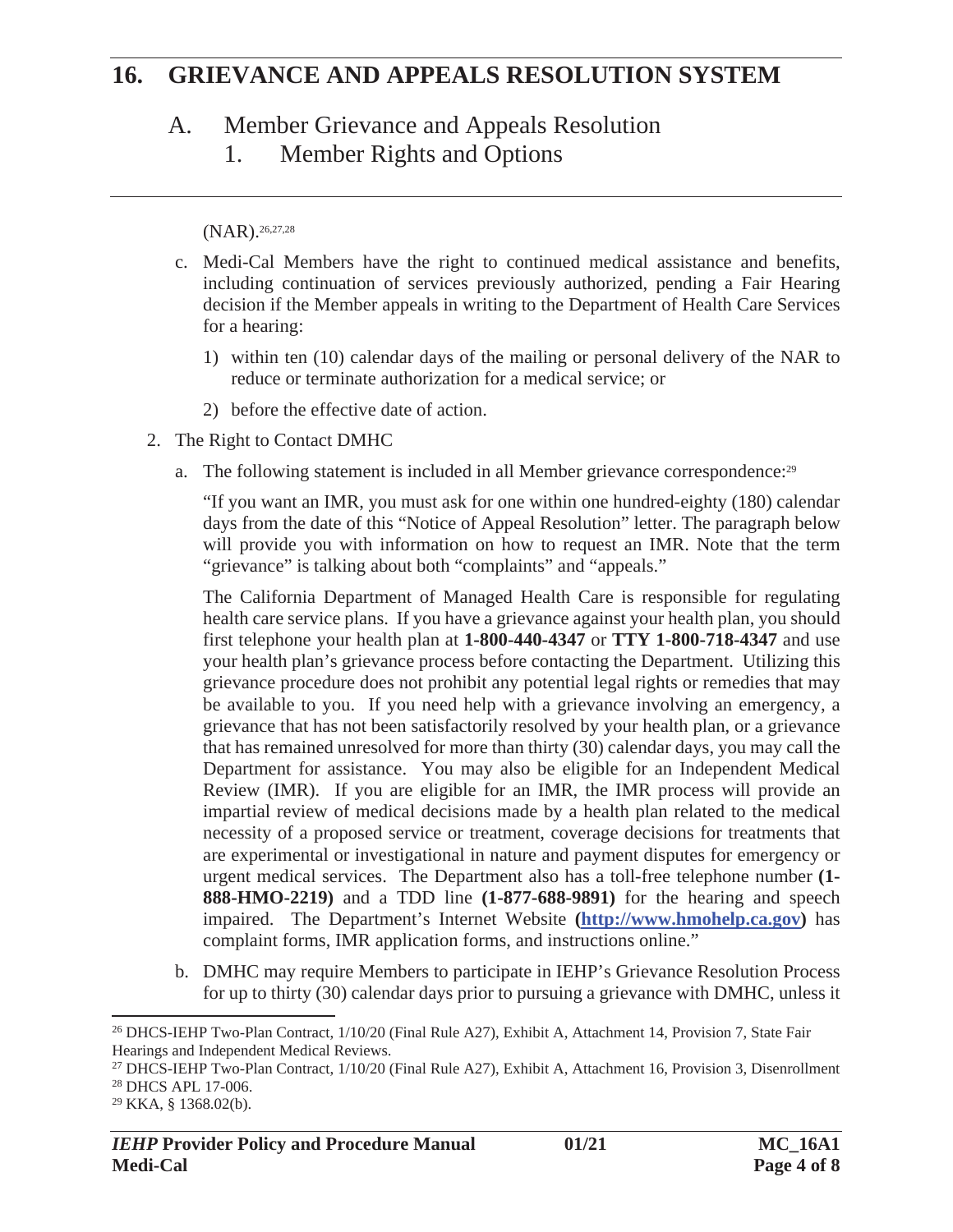#### A. Member Grievance and Appeals Resolution

1. Member Rights and Options

is determined that an earlier review is warranted.

- 3. Expedited Review
	- a. Members have the right to an expedited review and resolution of their urgent grievance within seventy-two (72) hours, if their medical condition involves an imminent and serious threat to the health of the patient, including but not limited to, severe pain, and potential loss of life, limb, or major bodily function.30,31,32 See Policy 16A2, "Grievance Resolution Process - Member Urgent Medical Grievances" for more information.
- 4. Voluntary Mediation<sup>33</sup>
	- a. Members or their authorized representative may request voluntary mediation with IEHP prior to exercising the right to submit a grievance to DMHC. The use of mediation services does not preclude the right of the Member to submit a grievance to DMHC upon completion of mediation.
	- b. In order to initiate mediation, the Member or his/her authorized representative and IEHP must voluntarily agree to mediation.
	- c. Expenses for mediation are borne equally by IEHP and the Member.
- 5. Independent Medical Review (IMR)
	- a. A Member may request an IMR of disputed health care services from DMHC if he/she believes that health care services have been improperly denied or partially approved (modified) by IEHP or one of its Delegates, in whole or in part because the service is not medically necessary, or related to experimental and investigational therapies.<sup>34</sup> A disputed health care service is any health care service eligible for coverage and payment under the subscriber contract that has been denied, partially approved (modified), or terminated by IEHP or its contracting Providers, in whole or in part because the service is not medically necessary.35
		- 1) Members whose appeal requires expedited review shall not be required to participate in the IEHP's Internal Grievance process for more than three (3) calendar days before applying for an IMR.
		- 2) If DMHC determines that Member is not eligible for an IMR, the Member's case will be reviewed through DMHC's consumer complaint process.

<sup>30</sup> KKA, § 1368.015.

<sup>31 28</sup> CCR § 1300.68.01(a).

<sup>32</sup> DHCS APL 17-006.

<sup>33</sup> KKA, § 1368.

<sup>34</sup> CA Health & Saf. Code § 1374.30(i).

<sup>35</sup> KKA, § 1374.30.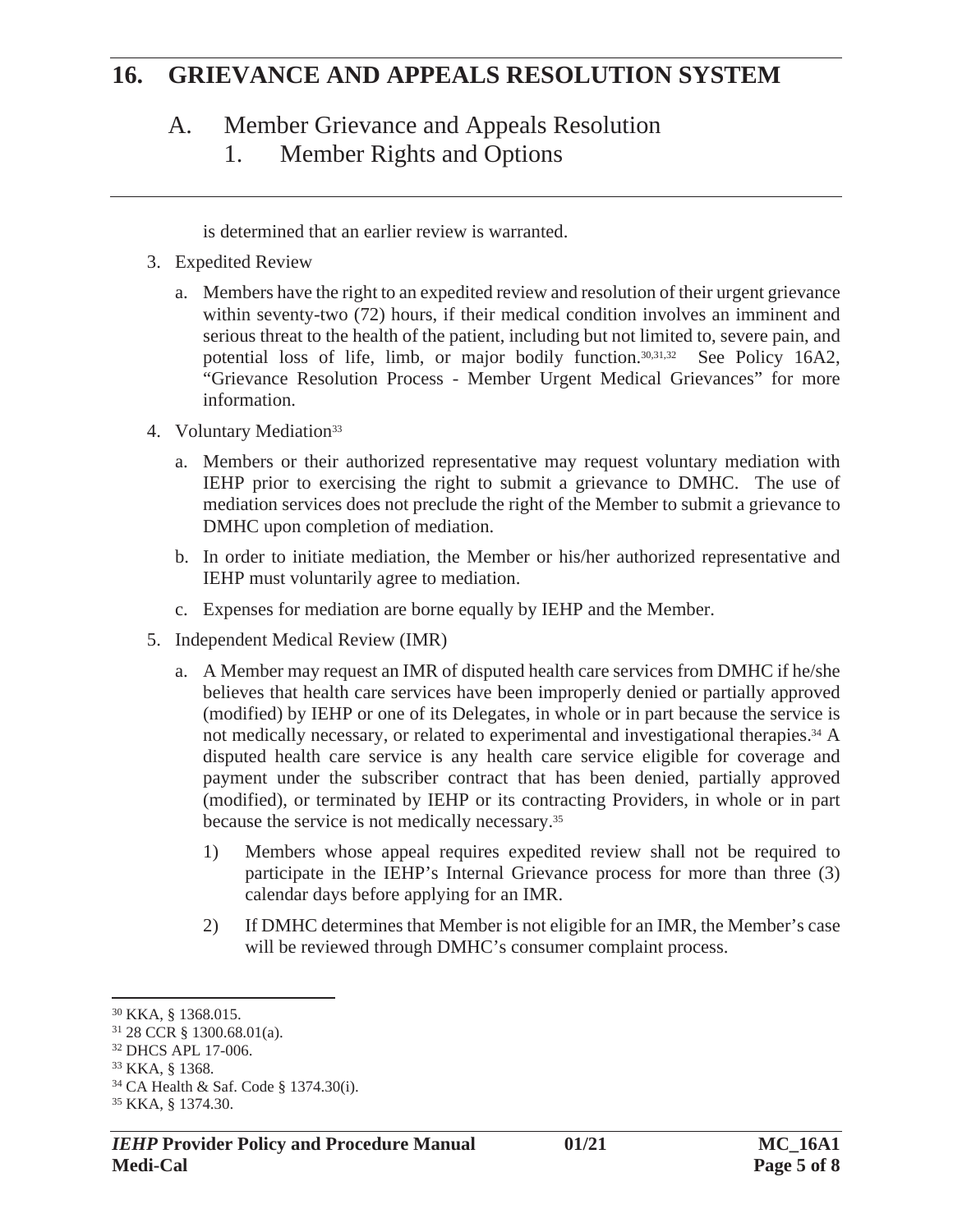#### A. Member Grievance and Appeals Resolution

- 1. Member Rights and Options
- 3) Members may not request an IMR if a State Fair Hearing has already been held on the issue.
- b. Members may apply for an IMR without first participating in IEHP's internal Appeal process in extraordinary and compelling cases, as determined by DMHC, and in cases where Member's request for an experimental treatment was denied. Members are notified in writing of the opportunity to request an IMR of a decision denying an experimental therapy within five (5) business days of the decision to deny coverage.
- c. Members may request an IMR when the following criteria has been met: 36
	- 1) The Member's Doctor recommended a health care service as medically necessary;
	- 2) The Member has received urgent care or emergency services that a Provider determined was medically necessary;
	- 3) The Member has seen a Provider within the IEHP network for the diagnosis or treatment of the medical condition for which the Member seeks IMR. The Provider may be an out-of-network Provider when DMHC finds that the Member's decision to secure services outside IEHP's network was reasonable under the circumstances and the disputed health care services were a covered benefit under the terms and conditions of IEHP's contract;
	- 4) The disputed health care service has been denied, partially approved (modified) or terminated by IEHP or one of its Delegates, based in whole or in part on a decision that the health care service is not medically necessary; or
	- 5) The Member has filed a grievance with IEHP and IEHP has determined to agree with the denial decision or the grievance remains unresolved for thirty (30) calendar days. If the grievance requires expedited review, the Member may immediately submit the request for IMR to DMHC.
- d. The Member may apply to DMHC for an IMR within six (6) months after an appeal was filed with IEHP and the disputed decision is upheld, in whole or in part, that the service is not medically necessary or the case remains unresolved more than thirty (30) calendar days. If the case requires expedited review, Members are not required to file an appeal with IEHP prior to submitting the request for an IMR with DMHC.
- e. Members may contact IEHP for additional information regarding how to request an IMR or to request an IMR application form at (800) 440-4347 or TTY (800) 718-4347.
- L. **Access to Grievance Documents:** For denial-related appeals, Members have the right to obtain access to and copies of relevant grievance documents upon request and at no cost to

<sup>36</sup> KKA, § 1374.30.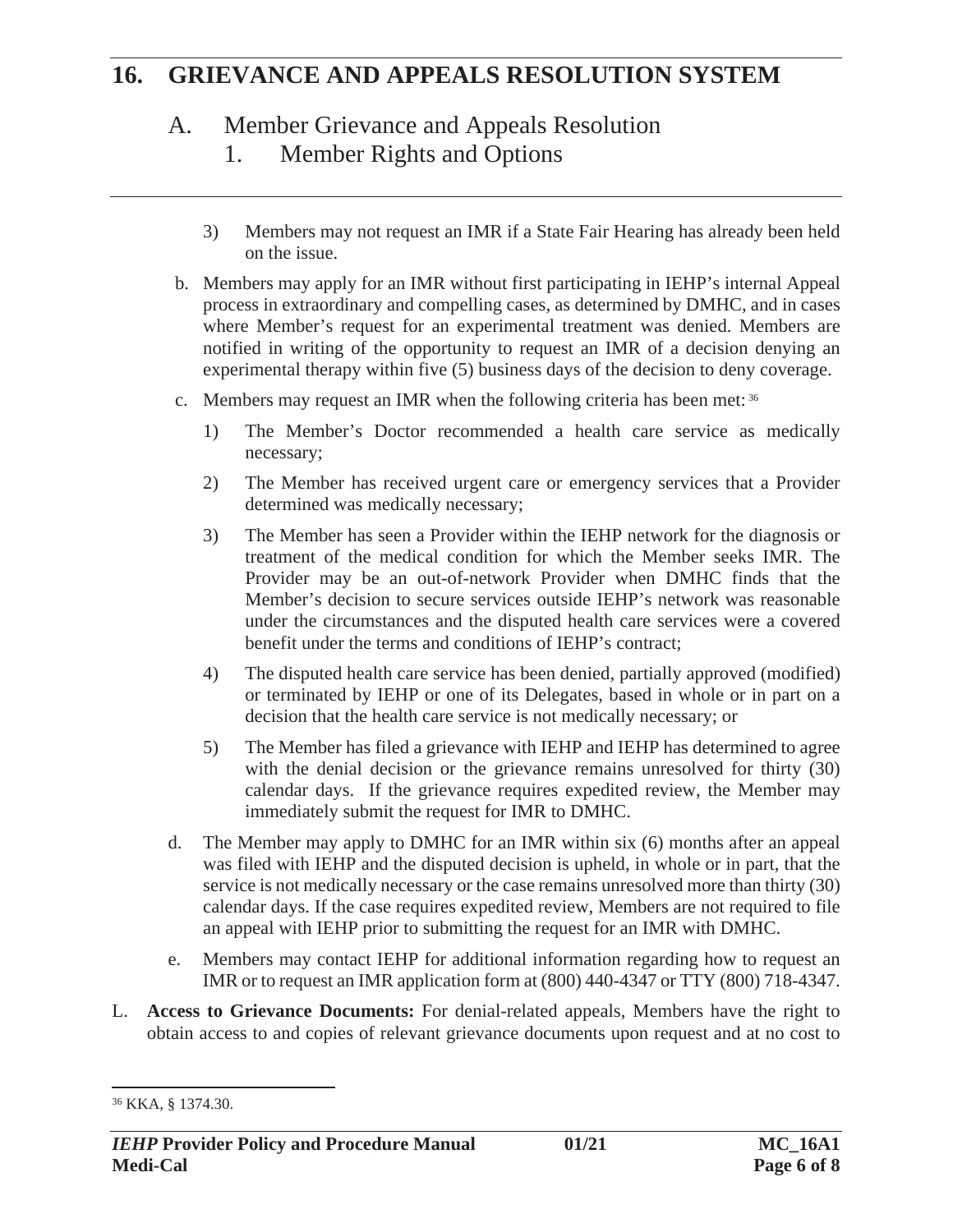## A. Member Grievance and Appeals Resolution

1. Member Rights and Options

them by contacting Member Services at (800) 440-4347.37 This information is included in the NAR and grievance resolution letter mailed to the Member. IEHP maintains electronic copies of medical records for ten (10) years.38,39

| <b>INLAND EMPIRE HEALTH PLAN</b>          |                                                   |                 |
|-------------------------------------------|---------------------------------------------------|-----------------|
| <b>Chief Approval:</b> Signature on file  | <b>Original Effective Date:</b> September 1, 1996 |                 |
|                                           |                                                   |                 |
| <b>Chief Title:</b> Chief Medical Officer | <b>Revision Date:</b>                             | January 1, 2021 |

<sup>37</sup> NCQA, 2020 Health Plan Standards and Guidelines, UM 8, Element A, Factor 12.

<sup>38</sup> DHCS-IEHP Two-Plan Contract, 1/10/20 (Final Rule A27), Exhibit E, Attachment 2, Provision 19, Audit. 39 KKA, § 1300.68.